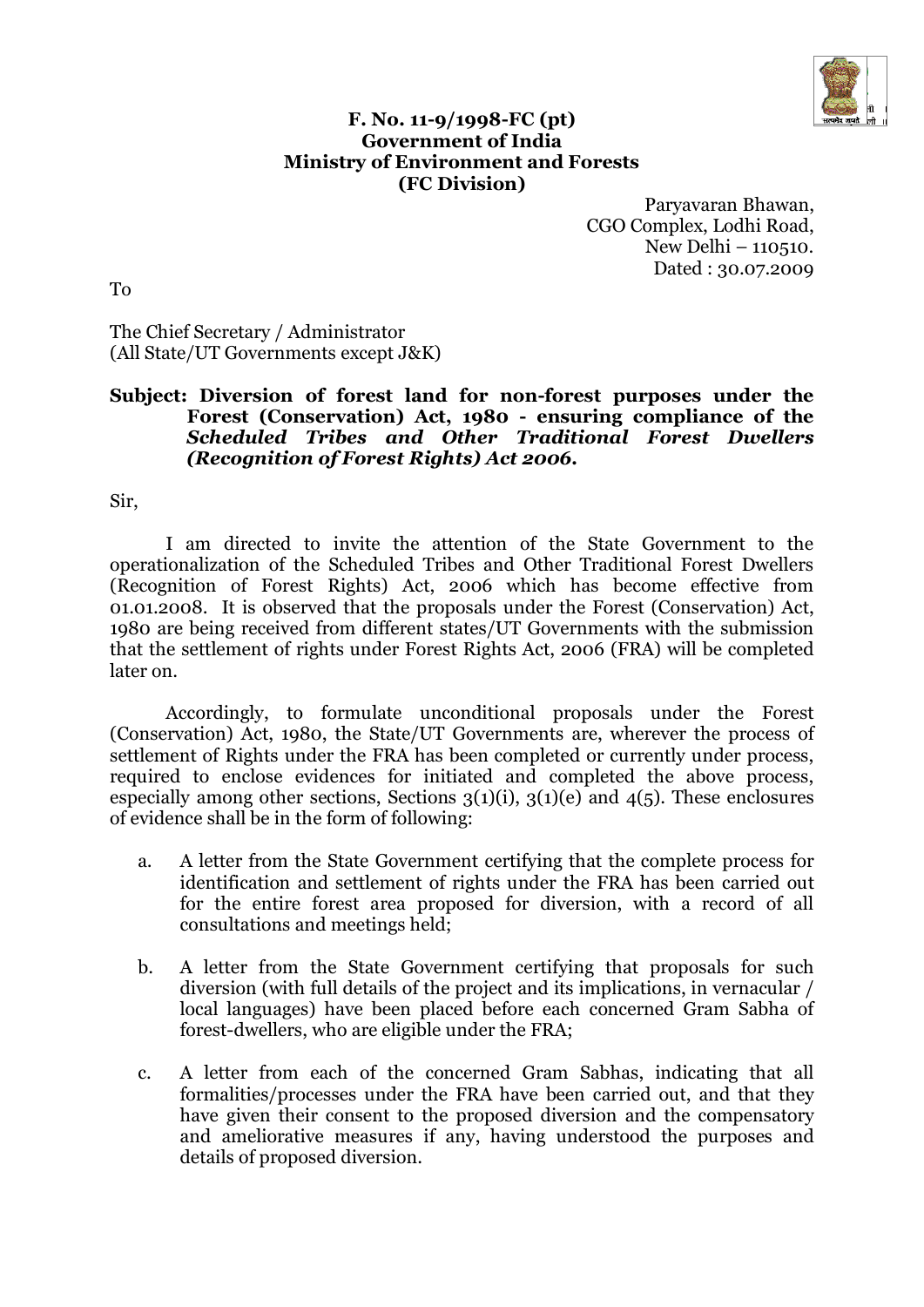

- d. A letter from the State Government certifying that the diversion of forest land for facilities managed by the Government as required under section 3(2) of the FRA have been completed and that the Gram Sabhas have consented to it.
- e. A letter from the State Government certifying that discussions and decisions on such proposals had taken place only when there was a quorum of minimum 50% of members of the Gram Sabha present;
- f. Obtaining the written consent or rejection of the Gram Sabha to the proposal.
- g. A letter from the State Government certifying that the rights of Primitive Tribal Groups and Pre-Agricultural Communities, where applicable, have been specifically safeguarded as per section 3(1)(e) of the FRA.
- h. Any other aspect having bearing on operationalisation of the FRA.

The State/UT Governments, where process of settlement of Rights under the FRA is yet to begin, are required to enclose evidences supporting that settlement of rights under FRA 2006 will be initiated and completed before the final approval for proposals.

This is issued with the approval of Minister of Environment and Forests.

(C.D. Singh) Sr. Assistant Inspector General of Forests

Copy to:-

- 1. The PMO (kind attention: Director, PMO)
- 2. Secretary, Ministry of Tribal Afffairs, Shastri Bhawan, New Delhi.
- 3. The Principal Chief Conservator of Forests, All States / UTs.
- 4. The Nodal Officer (FCA), O/o the PCCFs, All States / UTs.
- 5. All Regional Offices of MoEF located at Bhopal, Shillong, Bangalore, Bhubaneshwar, Lucknow and Chandigarh.
- 6. The RO (HQ), MoEF, New Delhi.
- 7. Monitoring Cell, FC Division, MoEF, New Delhi for placing the same on the website of the MoEF.
- 8. Guard File.